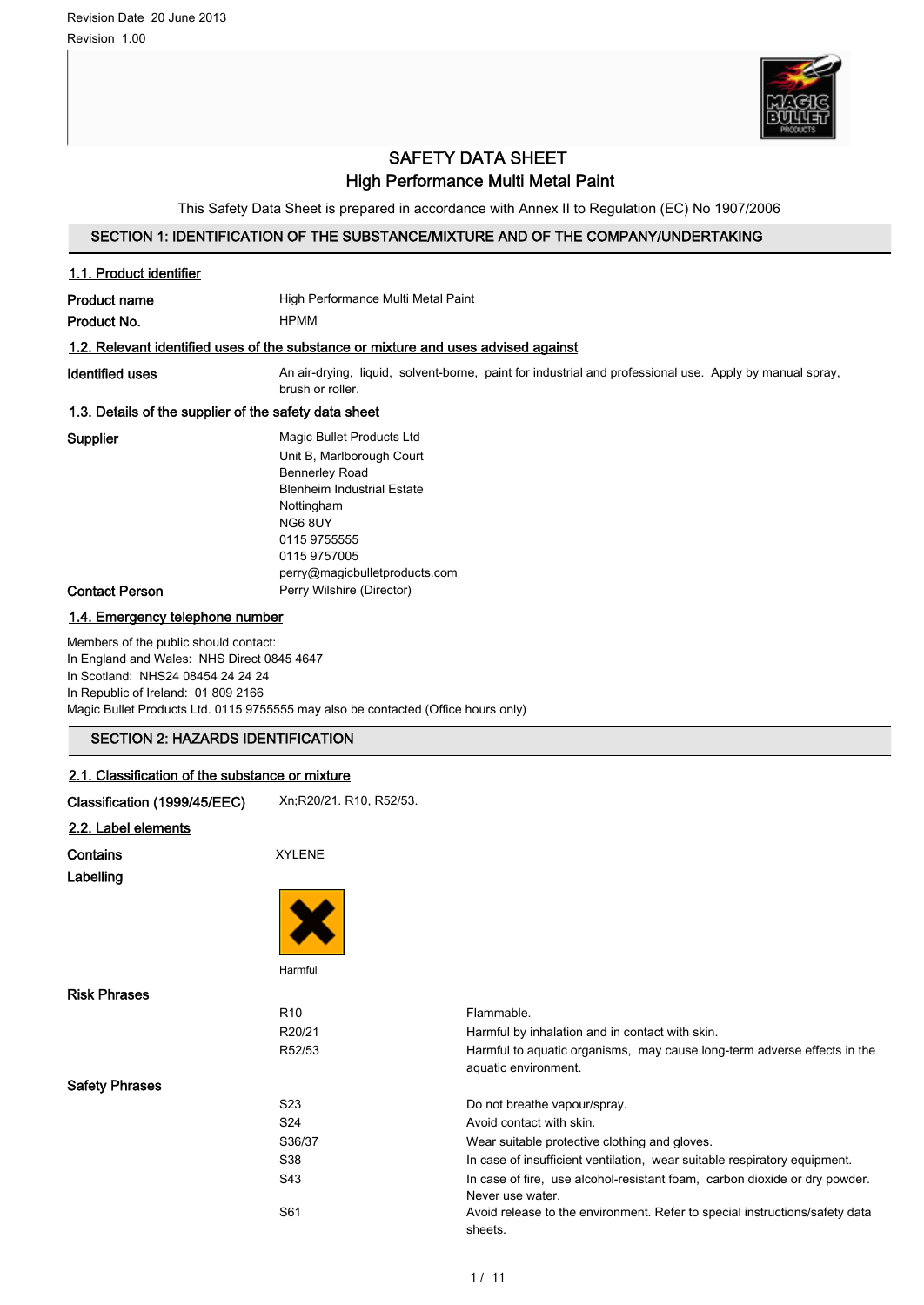## 2.3. Other hazards

This product does not contain any PBT or vPvB substances.

## SECTION 3: COMPOSITION/INFORMATION ON INGREDIENTS

## 3.2. Mixtures

| <b>XYLENE</b>                                                                                                                                         |                   | $12.5 - 20%$                                                                                                              |
|-------------------------------------------------------------------------------------------------------------------------------------------------------|-------------------|---------------------------------------------------------------------------------------------------------------------------|
|                                                                                                                                                       |                   |                                                                                                                           |
| CAS-No.: 1330-20-7                                                                                                                                    | EC No.: 215-535-7 | Registration Number: 01-2119488216-32-xxx                                                                                 |
| Classification (EC 1272/2008)<br>Flam. Liq. 3 - H226<br>Acute Tox. 4 - H312<br>Acute Tox. 4 - H332<br>Skin Irrit. 2 - H315                            |                   | Classification (67/548/EEC)<br>R <sub>10</sub><br>Xn;R20/21<br>Xi, R38                                                    |
| 2-METHOXY-1-METHYLETHYL ACETATE                                                                                                                       |                   | $5 - 10%$                                                                                                                 |
| CAS-No.: 108-65-6                                                                                                                                     | EC No.: 203-603-9 | Registration Number: 01-2119475791-29                                                                                     |
| Classification (EC 1272/2008)<br>Flam. Liq. 3 - H226                                                                                                  |                   | Classification (67/548/EEC)<br>R <sub>10</sub>                                                                            |
| MODIFIED ZINC ALUMINIUM PHOSPHATE                                                                                                                     |                   | $5 - 10%$                                                                                                                 |
|                                                                                                                                                       |                   |                                                                                                                           |
| Classification (EC 1272/2008)<br>Aquatic Chronic 2 - H411                                                                                             |                   | Classification (67/548/EEC)<br>N;R51/53.                                                                                  |
| SOLVENT NAPHTHA (PETROLEUM) LIGHT AROMATIC                                                                                                            |                   | $2.5 - 10%$                                                                                                               |
| CAS-No.: 64742-95-6                                                                                                                                   | EC No.: 265-199-0 | Registration Number: 01-2119455851-35                                                                                     |
| Classification (EC 1272/2008)<br>Flam. Liq. 3 - H226<br><b>EUH066</b><br>STOT Single 3 - H335, H336<br>Asp. Tox. 1 - H304<br>Aquatic Chronic 2 - H411 |                   | Classification (67/548/EEC)<br>Xn; R65.<br>Xi, R37.<br>N;R51/53.<br>R <sub>10</sub> , R <sub>66</sub> , R <sub>67</sub> . |
| <b>ETHYLBENZENE</b>                                                                                                                                   |                   | $1 - 5%$                                                                                                                  |
| CAS-No.: 100-41-4                                                                                                                                     | EC No.: 202-849-4 | Registration Number: 01-2119489370-35                                                                                     |
| Classification (EC 1272/2008)<br>Flam. Liq. 2 - H225<br>Acute Tox. 4 - H332                                                                           |                   | Classification (67/548/EEC)<br>F; R11<br>Xn;R20                                                                           |
| <b>BUTYL ACETATE -norm</b>                                                                                                                            |                   | $1 - 5%$                                                                                                                  |
| CAS-No.: 123-86-4                                                                                                                                     | EC No.: 204-658-1 | Registration Number: 01-2119485493-29-xxxx                                                                                |
| Classification (EC 1272/2008)<br>Flam. Liq. 3 - H226<br><b>EUH066</b><br>STOT Single 3 - H336                                                         |                   | Classification (67/548/EEC)<br>R <sub>10</sub><br><b>R66</b><br>R67                                                       |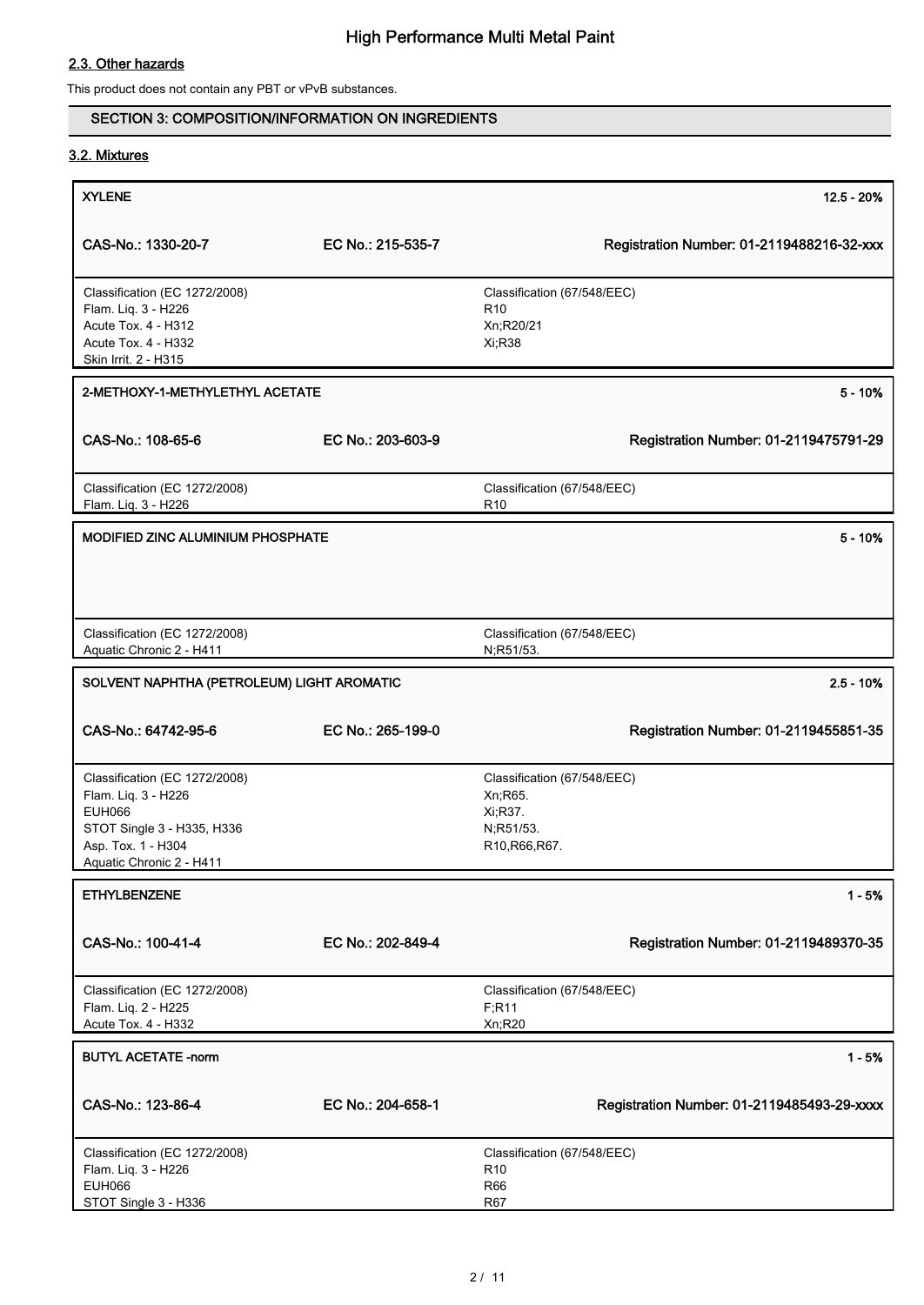| 1,2,4-TRIMETHYLBENZENE                                                                                                                                                         |                   | $1 - 5%$                                                                                 |
|--------------------------------------------------------------------------------------------------------------------------------------------------------------------------------|-------------------|------------------------------------------------------------------------------------------|
| CAS-No.: 95-63-6                                                                                                                                                               | EC No.: 202-436-9 |                                                                                          |
| Classification (EC 1272/2008)<br>Flam. Liq. 3 - H226<br>Acute Tox. 4 - H332<br>Skin Irrit. 2 - H315<br>Eye Irrit. 2 - H319<br>STOT Single 3 - H335<br>Aquatic Chronic 2 - H411 |                   | Classification (67/548/EEC)<br>R <sub>10</sub><br>$Xn$ ; R20<br>Xi;R36/37/38<br>N;R51/53 |
| <b>MESITYLENE</b>                                                                                                                                                              |                   | $1 - 5%$                                                                                 |
| CAS-No.: 108-67-8                                                                                                                                                              | EC No.: 203-604-4 |                                                                                          |
| Classification (EC 1272/2008)<br>Flam. Liq. 3 - H226<br>STOT Single 3 - H335<br>Aquatic Chronic 2 - H411                                                                       |                   | Classification (67/548/EEC)<br>R <sub>10</sub><br><b>Xi:R37</b><br>N;R51/53              |
| 99422018                                                                                                                                                                       |                   | $0.1 - 1%$                                                                               |
| CAS-No.:                                                                                                                                                                       | EC No.: 907-495-0 | Registration Number: 01-2119545465-35-0000                                               |
| Classification (EC 1272/2008)<br>Aquatic Chronic 3 - H412                                                                                                                      |                   | Classification (67/548/EEC)<br>R <sub>52</sub> .                                         |
| <b>CUMENE</b>                                                                                                                                                                  |                   | $0.1 - 1%$                                                                               |
| CAS-No.: 98-82-8                                                                                                                                                               | EC No.: 202-704-5 |                                                                                          |
| Classification (EC 1272/2008)<br>Flam. Liq. 3 - H226<br>STOT Single 3 - H335<br>Asp. Tox. 1 - H304<br>Aquatic Chronic 2 - H411                                                 |                   | Classification (67/548/EEC)<br>R <sub>10</sub><br>Xn;R65<br>Xi;R37<br>N;R51/53           |
| QUATERNARY AMMONIUM COMPOUNDS, COCOALKYLETHYLDIMETHYL, ET SULFATES                                                                                                             |                   | $0.1 - 1%$                                                                               |
| CAS-No.: 68308-64-5                                                                                                                                                            | EC No.: 269-662-8 |                                                                                          |
| Classification (EC 1272/2008)<br>Acute Tox. 4 - H302<br>Skin Corr. 1B - H314<br>Aquatic Acute 1 - H400<br>Aquatic Chronic 1 - H410                                             |                   | Classification (67/548/EEC)<br>Xn;R22.<br>C, R34.<br>N;R50/53.                           |
|                                                                                                                                                                                |                   |                                                                                          |
| <b>ZINC OXIDE</b>                                                                                                                                                              |                   | $0.1 - 1%$                                                                               |
| CAS-No.: 1314-13-2                                                                                                                                                             | EC No.: 215-222-5 |                                                                                          |

The Full Text for all R-Phrases and Hazard Statements are Displayed in Section 16.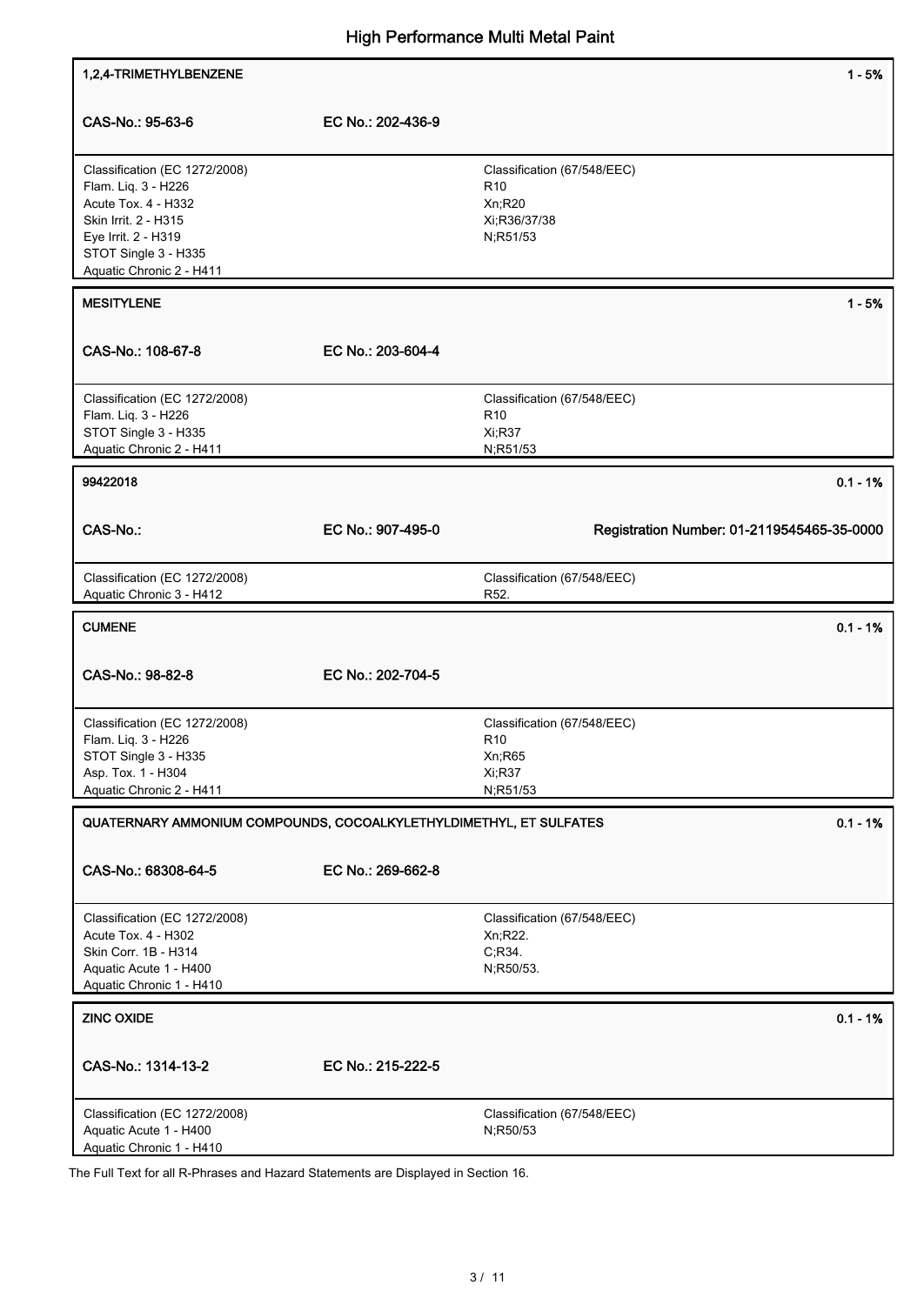## Ingredient notes

Substances presenting a health or environmental hazard within the meaning of the Dangerous Substances Directive 67/548/EEC or Regulation (EC) No. 1272/2008, assigned a Community workplace exposure limit, classified as PBT/vPvB or included in the Candidate List.

### Composition Comments

The data shown are in accordance with the latest EC Directives.

## SECTION 4: FIRST AID MEASURES

#### 4.1. Description of first aid measures

#### General information

In all cases of doubt, or when symptoms persist, seek medical attention.

Never give anything by mouth to an unconscious person.

If unconscious place in recovery position and seek medical advice.

#### Inhalation

Remove to fresh air, keep patient warm and at rest. If breathing is irregular or stopped, administer artificial respiration.

#### Ingestion

If accidentally swallowed rinse the mouth with plenty of water (only if the person is conscious) and obtain immediate medical attention. Keep at rest. Do NOT induce vomiting.

#### Skin contact

Remove contaminated clothing.

Wash skin thoroughly with soap and water or use recognised skin cleanser.

Do NOT use solvents or thinners.

#### Eye contact

Remove contact lenses, irrigate copiously with clean, fresh water, holding the eyelids apart for at least 10 minutes and seek immediate medical advice.

#### 4.2. Most important symptoms and effects, both acute and delayed

#### Inhalation.

In case of overexposure, organic solvents may depress the central nervous system causing dizziness and intoxication, and at very high concentrations unconsciousness and death.

#### Ingestion

Ingestion may cause nausea, diarrhoea and vomiting.

#### Skin contact

Prolonged or repeated contact with skin may cause soreness, irritation or dry skin due to a defatting action.

#### Eye contact

The liquid splashed in the eyes may cause irritation and reversible damage.

#### 4.3. Indication of any immediate medical attention and special treatment needed

See above.

## SECTION 5: FIREFIGHTING MEASURES

## 5.1. Extinguishing media

#### Extinguishing media

recommended: alcohol resistant foam, CO2, powders, water spray/mist

## Unsuitable extinguishing media

Do not use water jet as an extinguisher, as this will spread the fire.

## 5.2. Special hazards arising from the substance or mixture

Unusual Fire & Explosion Hazards

Fire will produce dense black smoke. Exposure to decomposition products may cause a health hazard. Appropriate breathing apparatus may be required.

## 5.3. Advice for firefighters

## Special Fire Fighting Procedures

Cool closed containers exposed to fire with water.

Do not allow run-off from fire fighting to enter drains or water courses.

## Protective equipment for fire-figthers

Self contained breathing apparatus and full protective clothing must be worn in case of fire.

## SECTION 6: ACCIDENTAL RELEASE MEASURES

#### 6.1. Personal precautions, protective equipment and emergency procedures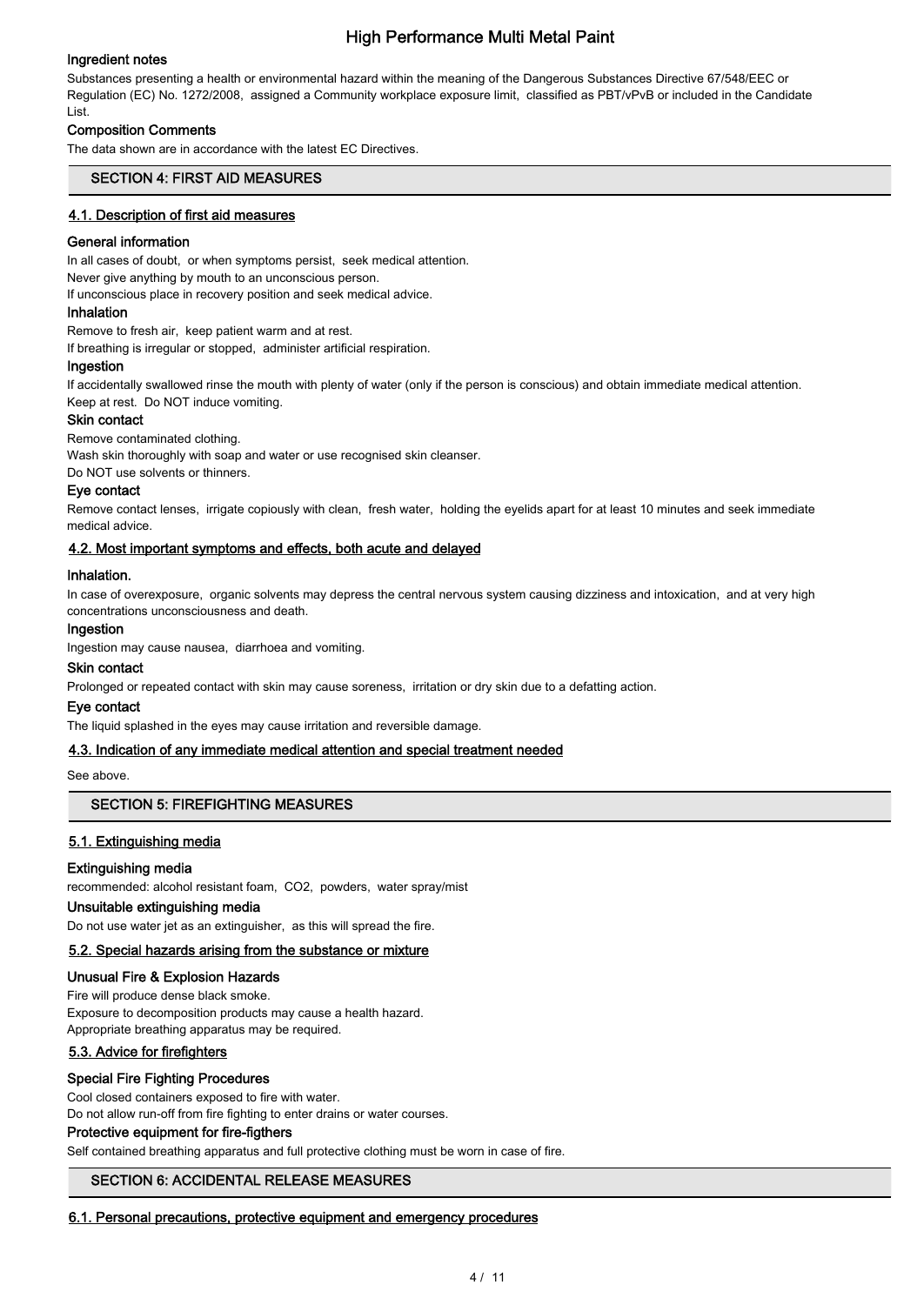Exclude non-essential personnel. Exclude sources of ignition and ventilate the area. Avoid breathing vapours.

Refer to protective measures listed in sections 7 and 8.

### 6.2. Environmental precautions

Do not allow to enter drains or watercourses.

If the product contaminates lakes, rivers or sewage, inform appropriate authorities in accordance with local regulations. Vapours are heavier than air. They will spread along the ground and collect in low or confined areas (sewers, basements, tanks).

#### 6.3. Methods and material for containment and cleaning up

Contain and collect spillage with non-combustible absorbent materials, e.g. sand, earth, vermiculite, diatomaceous earth and place in container for disposal according to local regulations (see section 13).

Clean preferably with a detergent - avoid use of solvents.

#### 6.4. Reference to other sections

See Section 12 for additional ecological information.

## SECTION 7: HANDLING AND STORAGE

#### 7.1. Precautions for safe handling

The Manual Handling Operations Regulations may apply to the handling of containers of this product.

To assist employers, the following method of calculating the weight for any pack size is given. Take the pack size volume in litres and multiply this figure by the specific gravity value given in Section 9. This will give the net weight of the coating in kilograms. Allowance will then have to be made for the immediate packaging to give an approximate gross weight.

Prevent the creation of flammable or explosive concentrations of vapour in air and avoid vapour concentration higher than the occupational exposure limits.

In addition, the product should only be used in areas from which all naked lights and other sources of ignition have been excluded. Electrical equipment should be protected to the appropriate standard.

Mixture may charge electrostatically: always use earthing leads when transferring from one container to another.

Operators should wear anti-static footwear and clothing and floors should be of the conducting type.

Isolate from sources of heat, sparks and open flame.

Non-sparking tools should be used.

Avoid skin and eye contact.

Avoid the inhalation of dust, particulates and spray mist arising from the application of this mixture.

Avoid inhalation of dust from sanding.

Smoking, eating and drinking should be prohibited in application area.

For personal protection see Section 8.

Never use pressure to empty: container is not a pressure vessel.

Always keep in containers of same material as the original one.

Comply with the health and safety at work laws.

Do not allow to enter drains or water courses.

Wash hands before eating and before leaving the site.

Remove contaminated clothing and protective equipment before entering eating areas.

Information on fire and explosion protection.

Vapours are heavier than air and may spread along floors.

Vapours may form explosive mixtures with air.

When operators, whether spraying or not, have to work inside the spray booth, ventilation is unlikely to be sufficient to control particulates and solvent vapour in all cases. In such circumstances they should wear a compressed air-fed respirator during the spraying process and until such time as the particulates and solvent vapour concentration has fallen below the exposure limits.

## 7.2. Conditions for safe storage, including any incompatibilities

Store in accordance with the Dangerous Substances and Explosive Atmospheres Regulations (DSEAR). The requirements are given in the HSE Approved Code of Practice and Guidance, Storage of Dangerous Substances: DSEAR.

The principles contained in the HSE guidance note Chemical Warehousing: The Storage of Packaged Dangerous Substances, should be observed when storing this product.

Notes on joint storage.

Store away from oxidising agents, from strongly alkaline and strongly acid materials.

Additional information on storage conditions

Observe label precautions.

Store between 5 and 25 °C in a dry, well ventilated place away from sources of heat and direct sunlight.

Keep container tightly closed.

Keep away from sources of ignition.

No smoking.

Prevent unauthorised access.

Containers which are opened must be carefully resealed and kept upright to prevent leakage.

## 7.3. Specific end use(s)

The identified uses for this product are detailed in Section 1.2.

## SECTION 8: EXPOSURE CONTROLS/PERSONAL PROTECTION

#### 8.1. Control parameters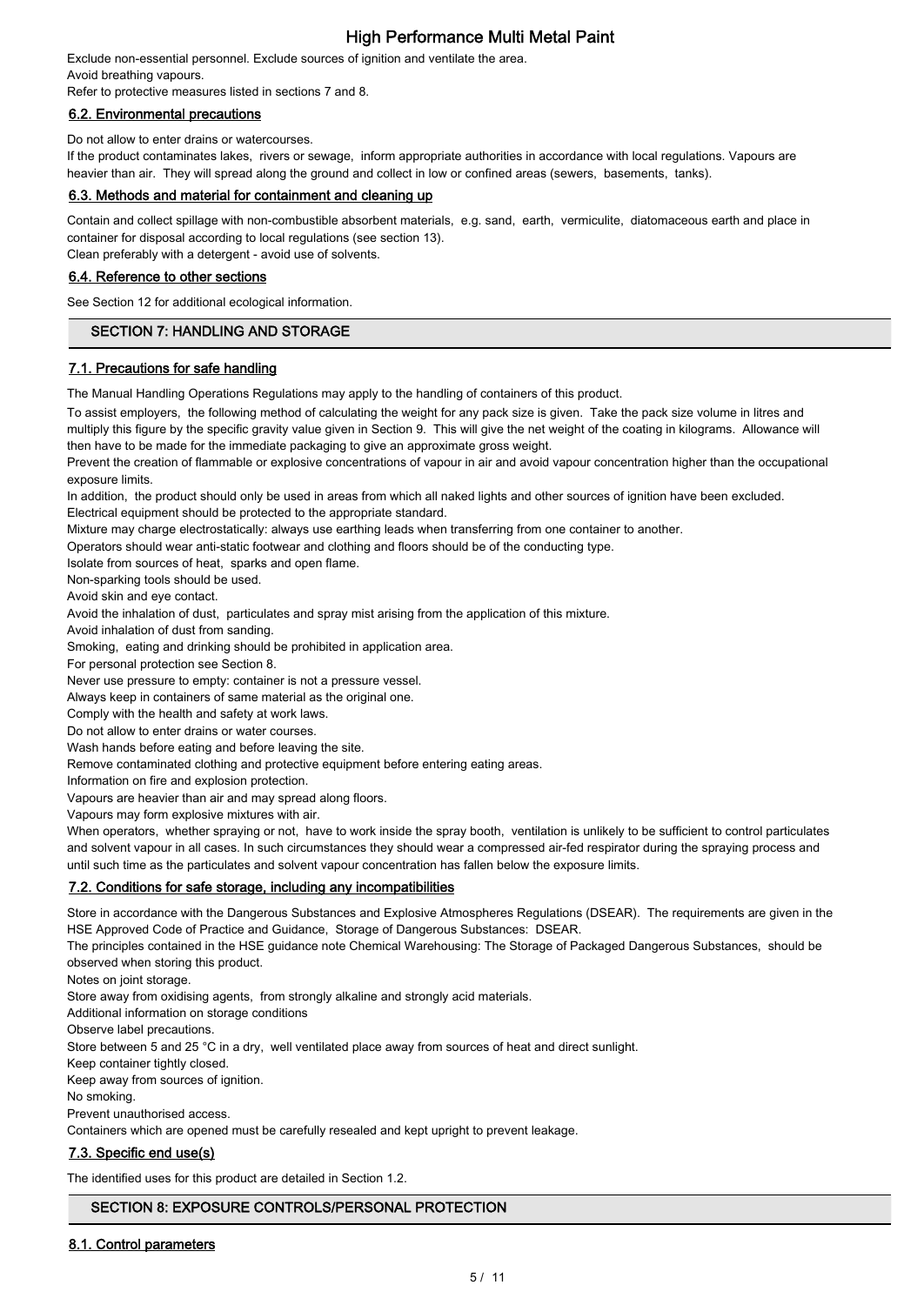| Name                                                  | <b>STD</b> |            | TWA - 8 Hrs             |                | STEL - 15 Min    | <b>Notes</b> |
|-------------------------------------------------------|------------|------------|-------------------------|----------------|------------------|--------------|
| 1,2,4-TRIMETHYLBENZENE                                | WEL        | 25 ppm     | $125 \text{ mg/m}$      |                |                  |              |
| 2-METHOXY-1-METHYLETHYL ACETATE                       | WEL        | 50 ppm(Sk) | 274<br>mg/m3(Sk)        | 100<br>ppm(Sk) | 548<br>mg/m3(Sk) |              |
| 99422018                                              | WEL        |            | 10 $mg/m3$<br>resp.dust |                |                  |              |
| <b>IBUTYL ACETATE -norm</b>                           | <b>WEL</b> | 150 ppm    | 724 mg/m3               | 200 ppm        | 966 mg/m3        |              |
| <b>ICUMENE</b>                                        | WEL        | 25 ppm     | 125 $mg/m3$             | 50 ppm         | 250 mg/m3        | Sk           |
| <b>IETHYLBENZENE</b>                                  | WEL        | 100 ppm    | 441 mg/m3               | $125$ ppm      | 552 mg/m3        | <b>Sk</b>    |
| SOLVENT NAPHTHA (PETROLEUM) LIGHT<br><b>IAROMATIC</b> | <b>SUP</b> | 25 ppm     | $120$ mg/m $3$          |                |                  |              |
| <b>IXYLENE</b>                                        | <b>WEL</b> | 50 ppm     | 220 mg/m3               | 100 ppm        | 441 mg/m3        | Sk           |

WEL = Workplace Exposure Limit.

Sk = Can be absorbed through skin.

#### Ingredient Comments

According to EH40 - List of approved workplace exposure limits. For dust the 8 hour TWA's are:- Respirable dust 4 mg/cu.m (WEL)

Total inhalable dust 10 mg/cu.m (WEL)

## Biological Limit Values

Xylene:- 650 mmol methyl hippuric acid/mol creatinine in urine Post shift sampling time

8.2. Exposure controls

#### Protective equipment



#### Process conditions

Provide eyewash station.

### Engineering measures

Provide adequate ventilation. Where reasonably practicable this should be achieved by the use of local exhaust ventilation and good general extraction.

If local exhaust ventilation and good general extraction are not sufficient to maintain concentrations of solvent vapour below the OEL, suitable respiratory protection must be worn.

 Dry sanding, flame cutting and/or welding of the dry paint film may give rise to dust and/or hazardous fumes. Wet sanding should be used wherever possible. If exposure cannot be avoided by the provision of local exhaust ventilation, suitable respiratory protective equipment should be used.

See Respiratory Equipment below.

#### Respiratory equipment

Air-fed protective respiratory equipment should be worn by spray operators even when good ventilation is provided.

In other operations, if local exhaust ventilation and good general extraction are not sufficient to maintain concentrations of particulates and solvent vapour below the OEL, suitable respiratory protection must be worn.

#### Hand protection

There is no one glove material or combination of materials that will give unlimited resistance to any individual or combination of chemicals. For prolonged or repeated handling, use chemically resistant gloves made of Viton.

The breakthrough time must be greater than the end use time of the product.

The instructions and information provided by the glove manufacturer on use, storage, maintenance and replacement must be followed. Gloves should be replaced regularly and if there is any sign of damage to the glove material. Always ensure that gloves are free from defects and that they are stored and used correctly.

The performance and effectiveness of the glove may be reduced by physical/chemical damage and poor maintenance.

Barrier creams may help to protect the exposed areas of the skin, they should however not be applied once exposure has occurred.

#### Eye protection

Use safety eyewear designed to protect against splash of liquids.

#### Other Protection

Wear appropriate clothing to prevent any possibility of skin contact.

#### Hygiene measures

DO NOT SMOKE IN WORK AREA! Wash at the end of each work shift and before eating, smoking and using the toilet. Promptly remove any clothing that becomes contaminated. Use appropriate skin cream to prevent drying of skin. When using do not eat, drink or smoke.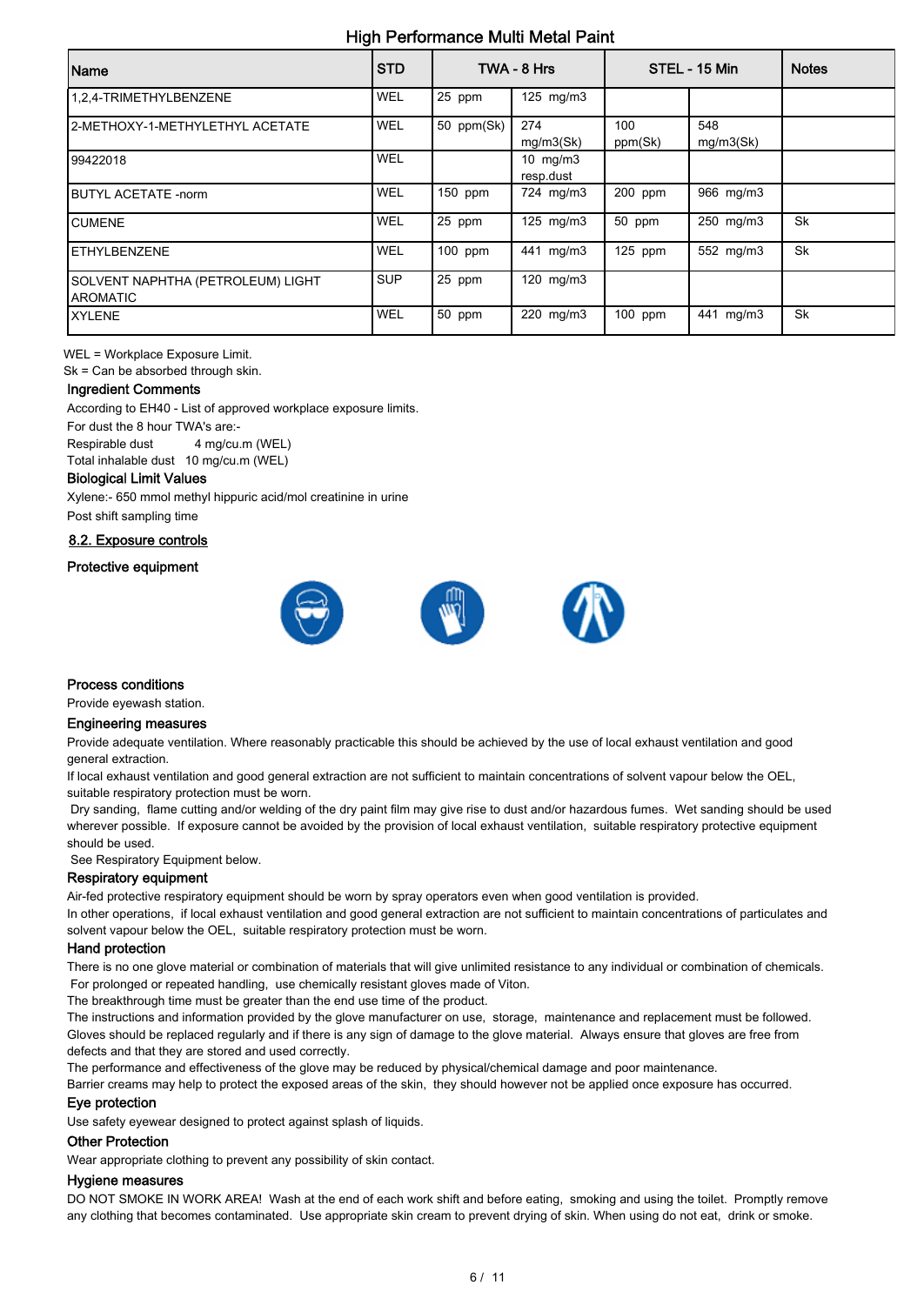### Skin protection

## High Performance Multi Metal Paint

Personnel should wear anti-static clothing made of natural fibre or of high temperature resistant synthetic fibre.

#### Environmental Exposure Controls

Refer to the Environmental Protection Act and the Control of Pollution Act. Do not allow to enter drains or water courses.

## SECTION 9: PHYSICAL AND CHEMICAL PROPERTIES

#### 9.1. Information on basic physical and chemical properties

| Appearance                                 | Viscous liquid.                         |
|--------------------------------------------|-----------------------------------------|
| Colour                                     | Various                                 |
| Odour                                      | Aromatic hydrocarbons.                  |
| Solubility                                 | Immiscible with water                   |
| Initial boiling point and boiling<br>range | 137 - 180°C 760 mm Hg                   |
| Melting point (°C)                         | $-24^\circ C$                           |
| <b>Relative density</b>                    | $1.35 - 1.45$ @ 20°C                    |
| Vapour density (air=1)                     | Heavier than air                        |
| Vapour pressure                            | $0.67$ kPa $21^{\circ}$ C               |
| pH-Value, Conc. Solution                   |                                         |
| Not determined.                            |                                         |
| <b>Viscosity</b>                           | 4.0 - 5.0 poise Rotothinner @ 20°C      |
| Flash point (°C)                           | 23 - 32°C Sh CC (Setaflash closed cup). |
| Auto Ignition Temperature (°C)             | 465 - 525°C                             |
| Flammability Limit - Lower(%)              | 0.6                                     |
| Flammability Limit - Upper(%)              | 10.8                                    |
| 9.2. Other information                     |                                         |
| <b>Volatile Organic Compound</b><br>(VOC)  | 490 - 500 g/litre                       |
| Volatile Organic Compound<br>(VOC)         | 35 - 37 g/100 g                         |

SECTION 10: STABILITY AND REACTIVITY

#### 10.1. Reactivity

Stable under recommended storage and handling conditions (see section 7). When exposed to high temperatures may produce hazardous decomposition products.

#### 10.2. Chemical stability

Stable under recommended storage and handling conditions (see section 7). In a fire, hazardous decomposition products may be produced.

#### 10.3. Possibility of hazardous reactions

Fire will produce dense black smoke. Exposure to decomposition products may cause a health hazard. Appropriate breathing apparatus may be required.

#### 10.4. Conditions to avoid

Avoid heat, flames and other sources of ignition.

#### 10.5. Incompatible materials

#### Materials To Avoid

Keep away from oxidising agents, strongly alkaline and strongly acid materials in order to avoid exothermic reactions

#### 10.6. Hazardous decomposition products

such as carbon monoxide and dioxide, smoke, oxides of nitrogen etc.

## SECTION 11: TOXICOLOGICAL INFORMATION

#### 11.1. Information on toxicological effects

#### General information

There are no data available on the mixture itself.

 The mixture has been assessed following the conventional method of the Dangerous Preparations Directive 1999/45/EC and classified for toxicological hazards accordingly. See sections 2 and 3 for details.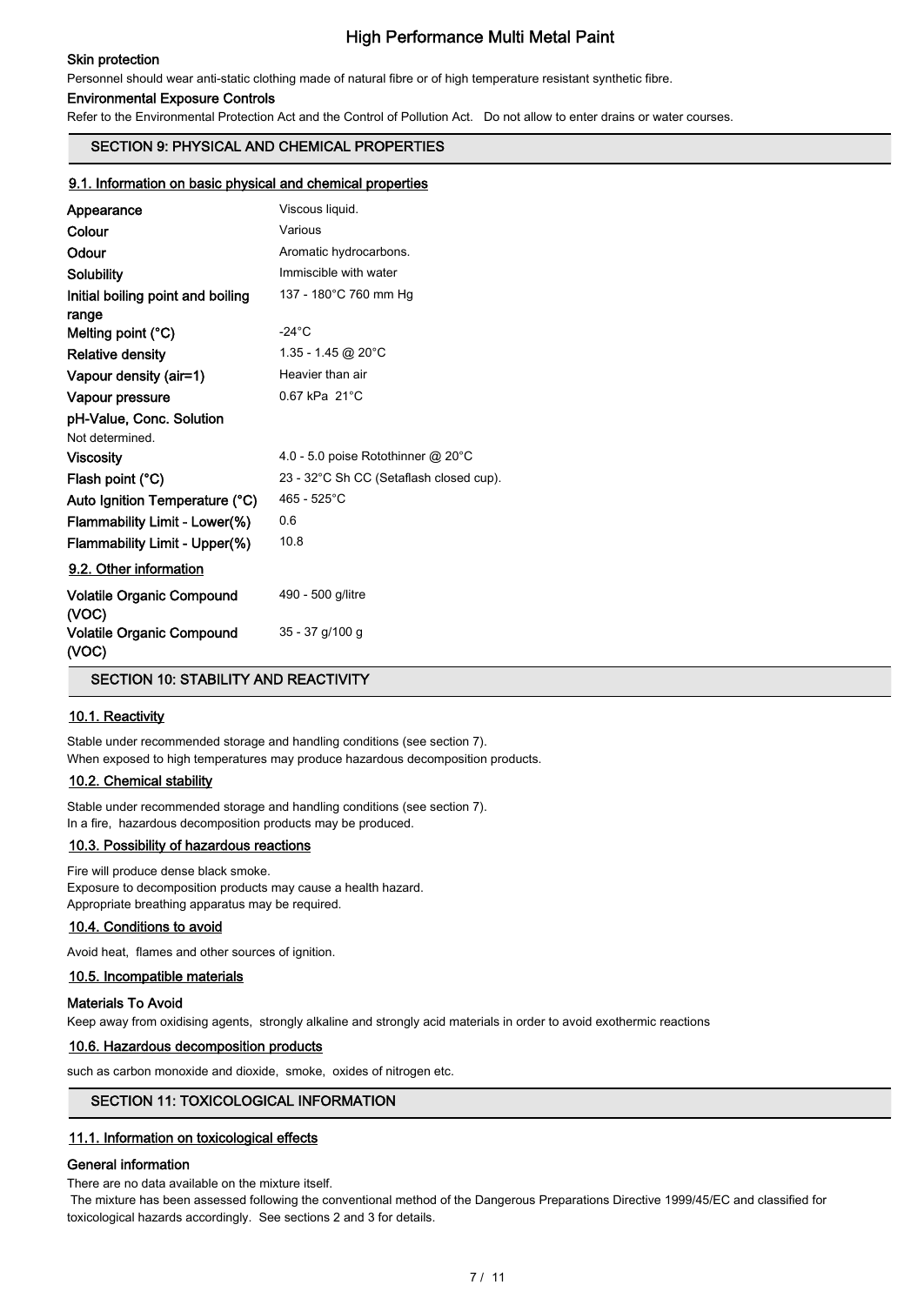#### Inhalation

Exposure to component solvents vapours concentration in excess of the stated occupational exposure limit may result in adverse health effects such as mucous membrane and respiratory system irritation and adverse effects on kidney, liver and central nervous system.

#### Ingestion

Ingestion may cause nausea, diarrhoea and vomiting.

#### Skin contact

Repeated or prolonged contact with the mixture may cause removal of natural fat from the skin resulting in non-allergic contact dermatitis and absorption through the skin.

#### Eye contact

Irritating and may cause redness and pain. The liquid splashed in the eyes may cause irritation and reversible damage.

#### Route of entry

This takes into account, where known, delayed and immediate effects and also chronic effects of components from short-term and long-term exposure by oral, inhalation and dermal routes of exposure and eye contact.

#### Medical Symptoms

Symptoms and signs include headache, dizziness, fatigue, muscular weakness, drowsiness and in extreme cases, loss of consciousness.

Solvents may cause some of the above effects by absorption through the skin.

| Name                 | <b>XYLENE</b>             |
|----------------------|---------------------------|
| Toxic Dose 1 - LD 50 | >4300 mg/kg (oral rat)    |
| Toxic Dose 2 - LD 50 | $>4400$ mg/kg (ipr-rat)   |
| Toxic Conc. - LC 50  | $>27.6$ mg/l/4h (inh-rat) |

#### SECTION 12: ECOLOGICAL INFORMATION

#### **Ecotoxicity**

The mixture has been assessed following the conventional method of the Dangerous Preparations Directive 1999/45/EC and is classified for eco-toxicological properties accordingly. See Sections 2 and 3 for details.

#### 12.1. Toxicity

#### Acute Fish Toxicity

There is no toxicity data for this product.

#### 12.2. Persistence and degradability

#### **Degradability**

There are no data on the degradability of this product.

#### 12.3. Bioaccumulative potential

#### Bioaccumulative potential

No data available on bioaccumulation.

#### 12.4. Mobility in soil

#### Mobility:

There is no data on the mobility of the product.

### 12.5. Results of PBT and vPvB assessment

This product does not contain any PBT or vPvB substances.

#### 12.6. Other adverse effects

Not determined.

#### SECTION 13: DISPOSAL CONSIDERATIONS

## General information

Do not allow to enter drains or water courses.

## 13.1. Waste treatment methods

Waste and emptied containers are controlled wastes and should be disposed of in accordance with The Environment Protection (Duty of Care) Regulations" (in England, Scotland, Wales) or The Controlled Waste (Duty of Care) Regulations (in Northern Ireland).

## Waste Class

The European Waste Catalogue classification of this product, when disposed of as waste is:

Waste Code: Name of Waste (according to Directive 2000/532/EC):

08 01 11 Waste paint and varnish containing organic solvents or other dangerous substances

If this product is mixed with other wastes, the original waste product code may no longer apply and the appropriate code should be assigned.

For further information contact your local waste authority.

Using information provided in this safety data sheet, advice should be obtained from the local waste authority on the classification of empty containers.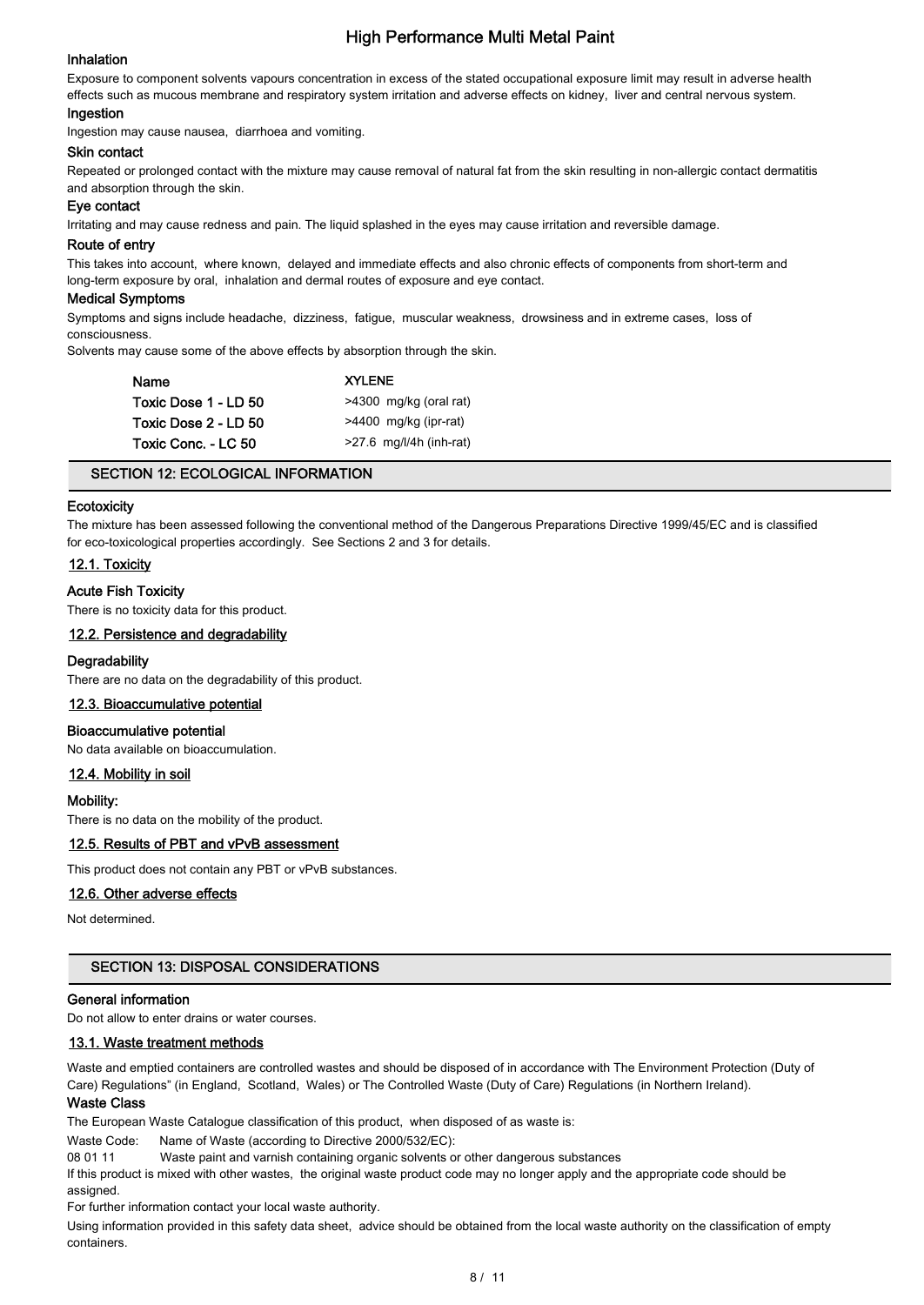Empty containers must be scrapped or reconditioned.

Dispose of empty containers contaminated by the product in accordance with local or national legal provisions.

| <b>SECTION 14: TRANSPORT INFORMATION</b> |                                                                                                                                                                                                                                                                                                                                         |  |  |
|------------------------------------------|-----------------------------------------------------------------------------------------------------------------------------------------------------------------------------------------------------------------------------------------------------------------------------------------------------------------------------------------|--|--|
| <b>Road Transport Notes</b>              | VISCOUS FLAMMABLE LIQUID DEROGATION<br>In pack sizes less than 450 litres, under the terms of 2.2.3.1.5, this product is not subject to the<br>provisions of ADR. These provisions do not apply to air transport.                                                                                                                       |  |  |
| <b>Sea Transport Notes</b>               | VISCOUS FLAMMABLE LIQUID DEROGATION:<br>In pack sizes up to and including 30 litres, under the terms of 2.3.2.5, this product is not subject to the<br>packaging, labelling and marking requirements of the IMDG Code, but both full documentation and<br>placarding of cargo transport units is still required.                        |  |  |
| <b>Air Transport Notes</b>               | VISCOUS FLAMMABLE LIQUID DEROGATION:<br>The "viscosity exemption" provision does not apply to air transport. The information provided in this<br>section may not be valid for transport by Air. Please call the number in section 1 of this safety data sheet<br>to obtain more information about the transport of this product by air. |  |  |
| 14.1. UN number                          |                                                                                                                                                                                                                                                                                                                                         |  |  |
| <b>UN 1263</b>                           |                                                                                                                                                                                                                                                                                                                                         |  |  |
| 14.2. UN proper shipping name            |                                                                                                                                                                                                                                                                                                                                         |  |  |
| <b>PAINT</b>                             |                                                                                                                                                                                                                                                                                                                                         |  |  |
| <u>14.3. Transport hazard class(es)</u>  |                                                                                                                                                                                                                                                                                                                                         |  |  |

3

# ADR Label No. 3





## 14.4. Packing group

PG III

## 14.5. Environmental hazards

Environmentally Hazardous Substance/Marine Pollutant No.

## 14.6. Special precautions for user

Transport within the user's premises: always transport in closed containers that are upright and secure. Ensure that persons transporting the product know what to do in the event of accident or spillage.

EMS F-E, S-E Tunnel Restriction Code (D/E)

## 14.7. Transport in bulk according to Annex II of MARPOL73/78 and the IBC Code

Not relevant

SECTION 15: REGULATORY INFORMATION

## 15.1. Safety, health and environmental regulations/legislation specific for the substance or mixture

## Uk Regulatory References

The provisions of the Health and Safety at Work etc. Act and the Control of Substances Hazardous to Health Regulations apply to the use of this product at work.

The information contained in this safety data sheet does not constitute the users own assessment of workplace risks as required by other health and safety legislation.

## Environmental Listing

The Environmental Protection (Duty of Care) Regulations 1992 (SI 1992:2839), TSO.

Hazardous Waste Regulations 2005 (SI 2005:894) and amendments

## Statutory Instruments

The Control of Substances Hazardous to Health Regulations 2002(SI 2002:1689) and amendments.

The Dangerous Substances & Explosive Atmospheres Regulations 2002(SI 2002:2776).

The Manual Handling Operations Regulations 1992, (SI 1992:2793)and amendment, The Stationery Office.

The Chemicals (Hazard Information and Packaging for Supply) Regulations 2009 (S.I 2009 No. 716).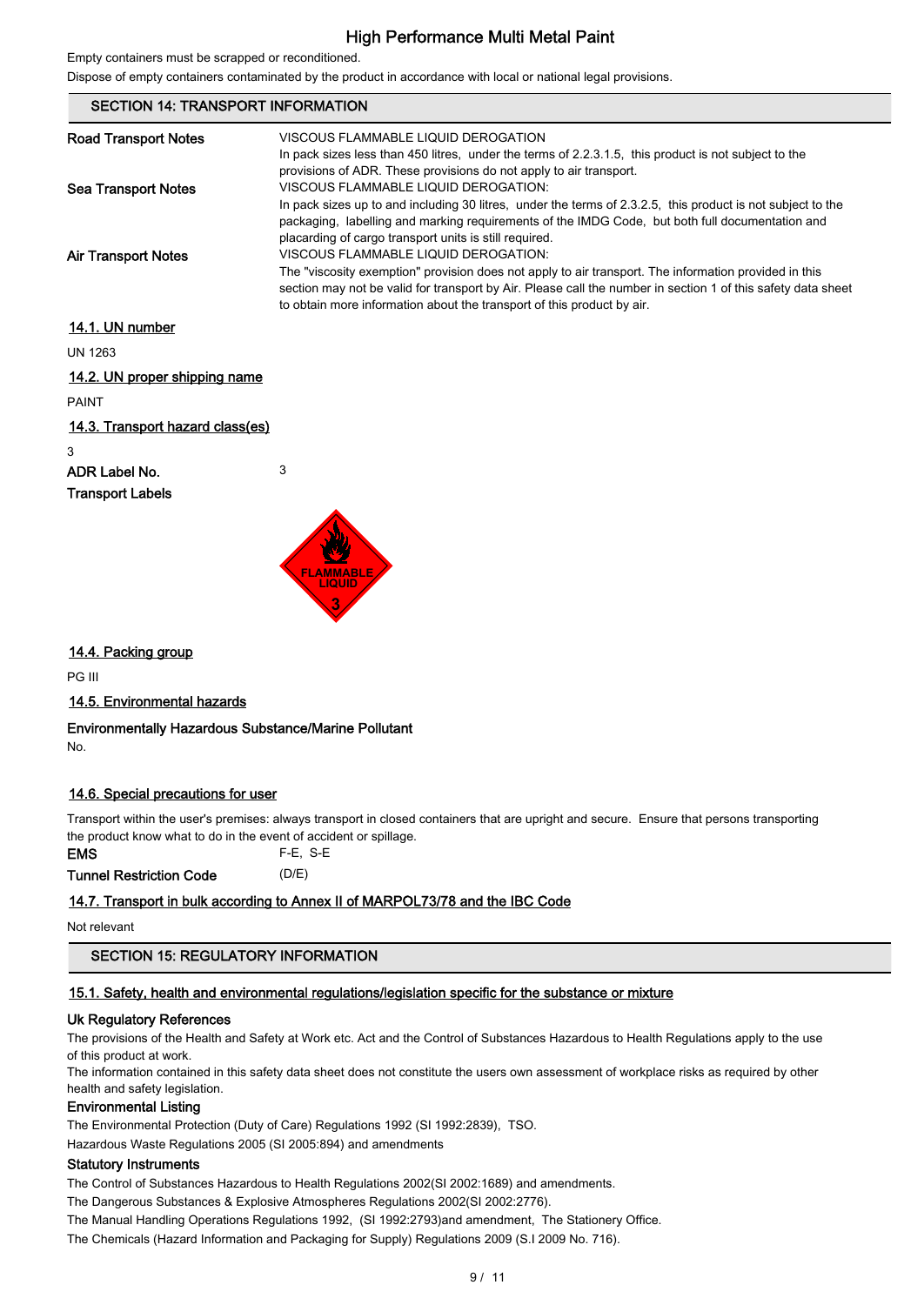## Approved Code Of Practice

Control of Substances Hazardous to Health (Fifth Edition) (HSE Books L5) Storage of Dangerous Substances (2003) (HSE Books L135)

Dangerous Substances and Explosive Atmospheres Regulations 2002, (HSE Books L138)

#### Guidance Notes

The Approved Classification and Labelling Guide, 6th edition.

COSHH Essentials: easy steps to control chemicals, HSG 193. HSE books. Control Guidance Sheets, which may be relevant to the particular conditions of use, can also be found in this publication.

Chemical Warehousing: Storage of Flammable Liquids in Containers(HSG51), HSE Books.

Storage: Packaged Dangerous Substances HSG71, HSE.

A Guide to Working with Solvents (INDG 272), HSE.

Spraying of Flammable Liquids HSG178

Workplace Exposure Limits EH40.

Best Practice Guideline 5 "Safe Use of Gloves (June 2010) published by the European Solvents Industry Group (ESIG) available at www.esig.org/en/library/publications/best-practice-guides

#### EU Legislation

Regulation (EC) No 1907/2006 of the European Parliament and of the Council of 18 December 2006 concerning the Registration, Evaluation, Authorisation and Restriction of Chemicals (REACH), establishing a European Chemicals Agency, amending Directive 1999/45/EC and repealing Council Regulation (EEC) No 793/93 and Commission Regulation (EC) No 1488/94 as well as Council Directive 76/769/EEC and Commission Directives 91/155/EEC, 93/67/EEC, 93/105/EC and 2000/21/EC, including amendments. Regulation (EC) No 1272/2008 of the European Parliament and of the Council of 16 December 2008 on classification, labelling and packaging of substances and mixtures, amending and repealing Directives 67/548/EEC and 1999/45/EC, and amending Regulation (EC) No 1907/2006 with amendments.

#### National Regulations

Workplace Exposure Limits 2005 (EH40)

#### 15.2. Chemical Safety Assessment

No chemical safety assessment has been carried out for this product by the supplier..

#### 15.3 Paints Directive 2004/42/EC

VOC Content: EU limit for this product (Cat A/i) is: 500 g/litre This product contains maximum 500 g/litre VOC.

## SECTION 16: OTHER INFORMATION

#### General information

The product should not be used for purposes other than those shown in Section 1.

| <b>Revision Comments</b>    |                                                                                                  |
|-----------------------------|--------------------------------------------------------------------------------------------------|
| This is the first issue.    |                                                                                                  |
| Issued By                   | <b>Product Steward</b>                                                                           |
| <b>Revision Date</b>        | 20 June 2013                                                                                     |
| Revision                    | 1.00                                                                                             |
| <b>Risk Phrases In Full</b> |                                                                                                  |
| R34                         | Causes burns.                                                                                    |
| R10                         | Flammable.                                                                                       |
| R20/21                      | Harmful by inhalation and in contact with skin.                                                  |
| R20                         | Harmful by inhalation.                                                                           |
| R22                         | Harmful if swallowed.                                                                            |
| R52                         | Harmful to aquatic organisms.                                                                    |
| R65                         | Harmful: may cause lung damage if swallowed.                                                     |
| R <sub>11</sub>             | Highly flammable                                                                                 |
| R36/37/38                   | Irritating to eyes, respiratory system and skin.                                                 |
| R37                         | Irritating to respiratory system.                                                                |
| R38                         | Irritating to skin.                                                                              |
| R66                         | Repeated exposure may cause skin dryness or cracking.                                            |
| R51/53                      | Toxic to aquatic organisms, may cause long-term adverse effects in the aquatic environment.      |
| R67                         | Vapours may cause drowsiness and dizziness.                                                      |
| R50/53                      | Very toxic to aquatic organisms, may cause long-term adverse effects in the aquatic environment. |
|                             |                                                                                                  |